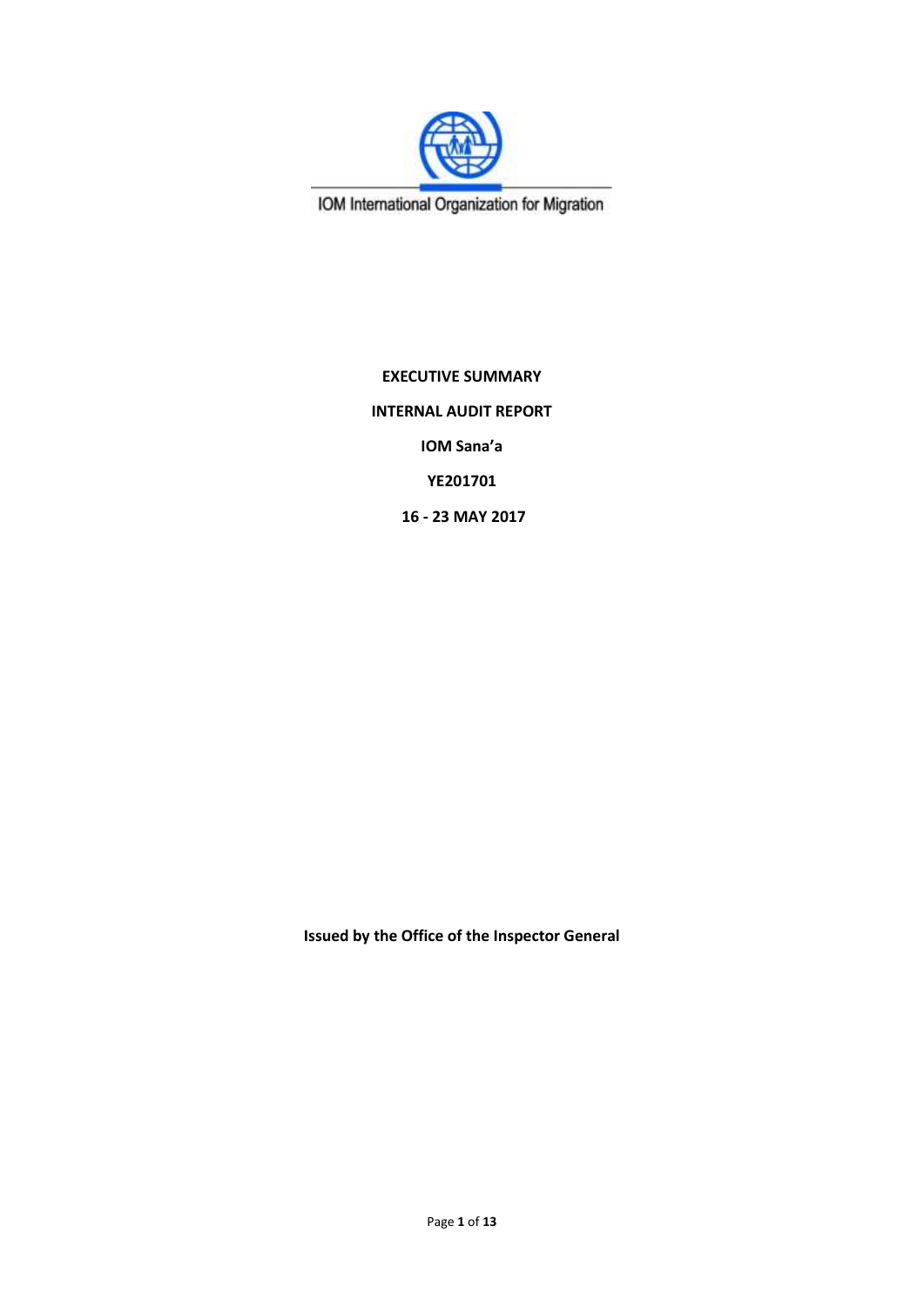# **Report on the Audit of IOM Sana'a Executive Summary Audit File No. YE201701**

The IOM Office of the Inspector General (OIG) conducted an internal audit of the IOM Sana'a, Yemen (the "Country Office") from 16 to 23 May 2017. The internal audit was aimed to assess adherence to financial and administrative procedures in conformity with IOM's regulations and rules and the implementation of and compliance with its internal control system.

Specifically, the audit assessed the risk exposure and risk management of the Country Office's activities, in order to ensure these are well understood and controlled by the local management and staff. Selected samples from the following areas were reviewed:

- a. Management and Administration
- b. Personnel
- c. Finance and Accounting
- d. Procurement and Logistics
- e. Contracting
- f. Programme and Operations

The audit covered the activities of the Country Office from 1 January 2016 to 31 March 2017. The office recorded the following expenses based on IOM financial records:

- 2016 USD 29,909,893.37 representing 1.9% and 9.3% of IOM Total and Middle East, and North Africa Region, respectively.
- January 2017 to March 2017 USD 6,000,109.56 representing 1.6% and 7.2% of IOM Total and Middle East, and North Africa Region, respectively.

Because of the concept of selective testing of data and inherent limitation of the internal audit work, there is no guarantee that all matters of significance to IOM will be discovered by the internal audit. It is the responsibility of local management of the Country Office to establish and implement internal control systems to ensure the achievement of IOM's objectives in operational effectiveness and efficiency, reliable financial reporting and compliance with relevant laws, regulations and policies. It is also the responsibility of local management to determine whether the areas that the internal audit covered and the extent of verification or other checking included are adequate for local management's purposes. Had additional procedures been performed, other matters might have come to internal audit attention that would have been reported.

The internal audit was conducted in accordance with the Charter of the Office of the Inspector General and in general conformance with the *International Standards for the Professional Practice of Internal Auditing.*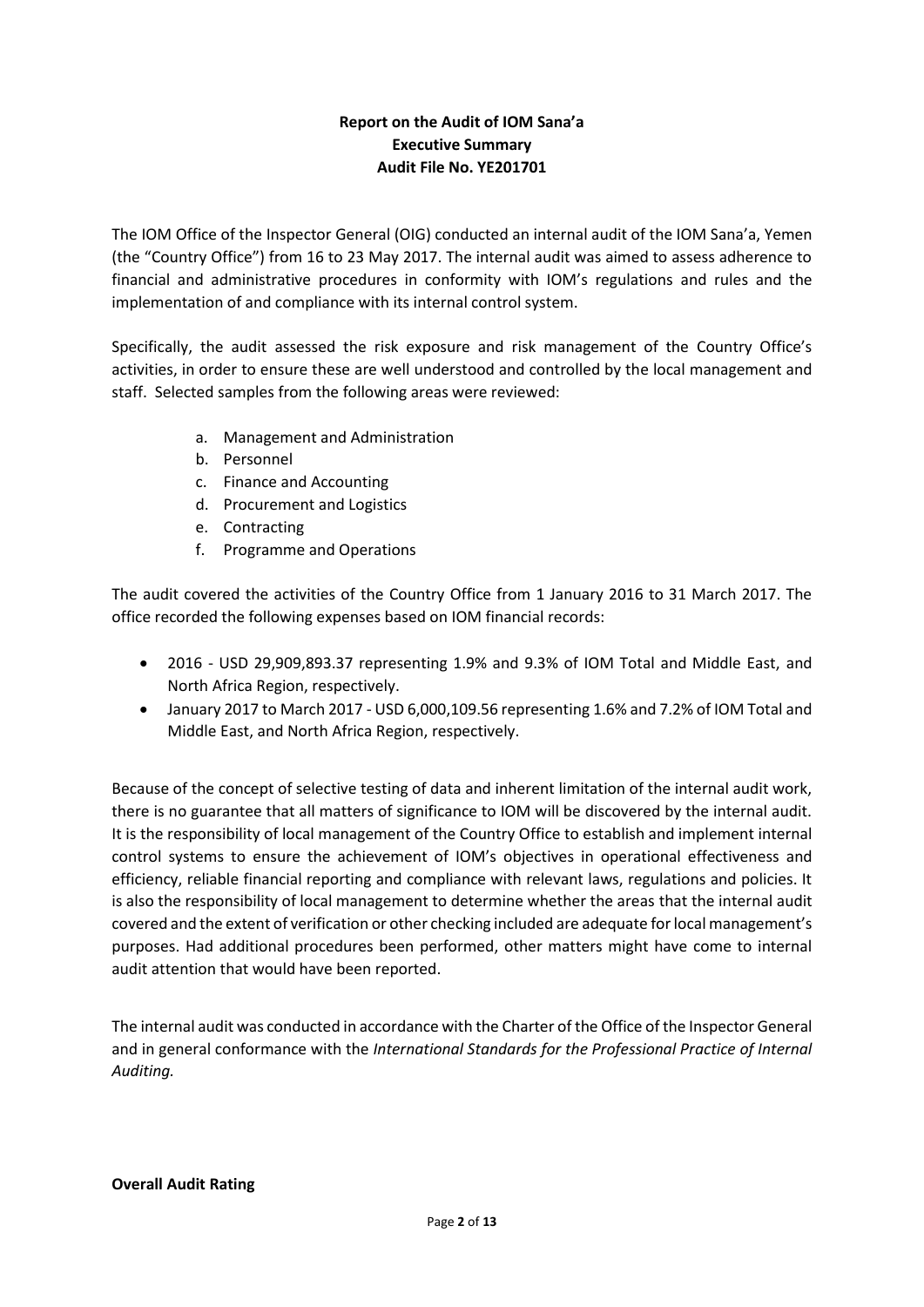OIG assessed the Office as **largely ineffective** which means that "significant control gaps exist. Either controls do not treat root causes or they do not operate at all effectively".

This rating was mainly due to weaknesses noted in the following areas:

- 1. Risk Management
- 2. Funding Management and Administration
- 3. Governance
- 4. Organizational structure
- 5. Human resources management
- 6. Security standards
- 7. Unified Staff Regulations and Rules
- 8. Third party service provider
- 9. Undertaking for volunteers
- 10. Deductibility and recognition of expenses
- 11. Termination of service provider staff
- 12. Projectization of common costs
- 13. Cash management
- 14. Procurement and vendor management
- 15. Receiving of goods and warehouse management
- 16. Fixed assets
- 17. Donor reporting
- 18. Implementing partners

## **Key recommendations: Total = 39; Very High Priority = 2; High Priority = 25; Medium Priority = 11; Low Priority = 1**

### **Very High Priority Recommendations**

Prompt action is required within one month to ensure that processes will not be critically disrupted and IOM will not be *critically* adversely affected in its ability to achieve its strategic and operational objectives.

There are two (2) Very High Priority recommendations consisting of one (1) recommendation each for Management and Administration and Finance and Accounting. These are as follows:

- 1. Draft and implement a contextualized risk management Plan for the Country Office.
- 2. Undertake a thorough and comprehensive analysis of the Country Office's financial performance.

### **High Priority Recommendations**

Prompt action is required within three months to ensure that IOM will not be adversely affected in its ability to achieve its strategic and operational objectives.

The High Priority recommendations are presented below:

I. Six (6) recommendations for Management and Administration, three (3) recommendations for Personnel, Seven (7) for Procurement and Logistics, and three (3) recommendations for Programme and Operations. These recommendations aim to ensure that assets of IOM are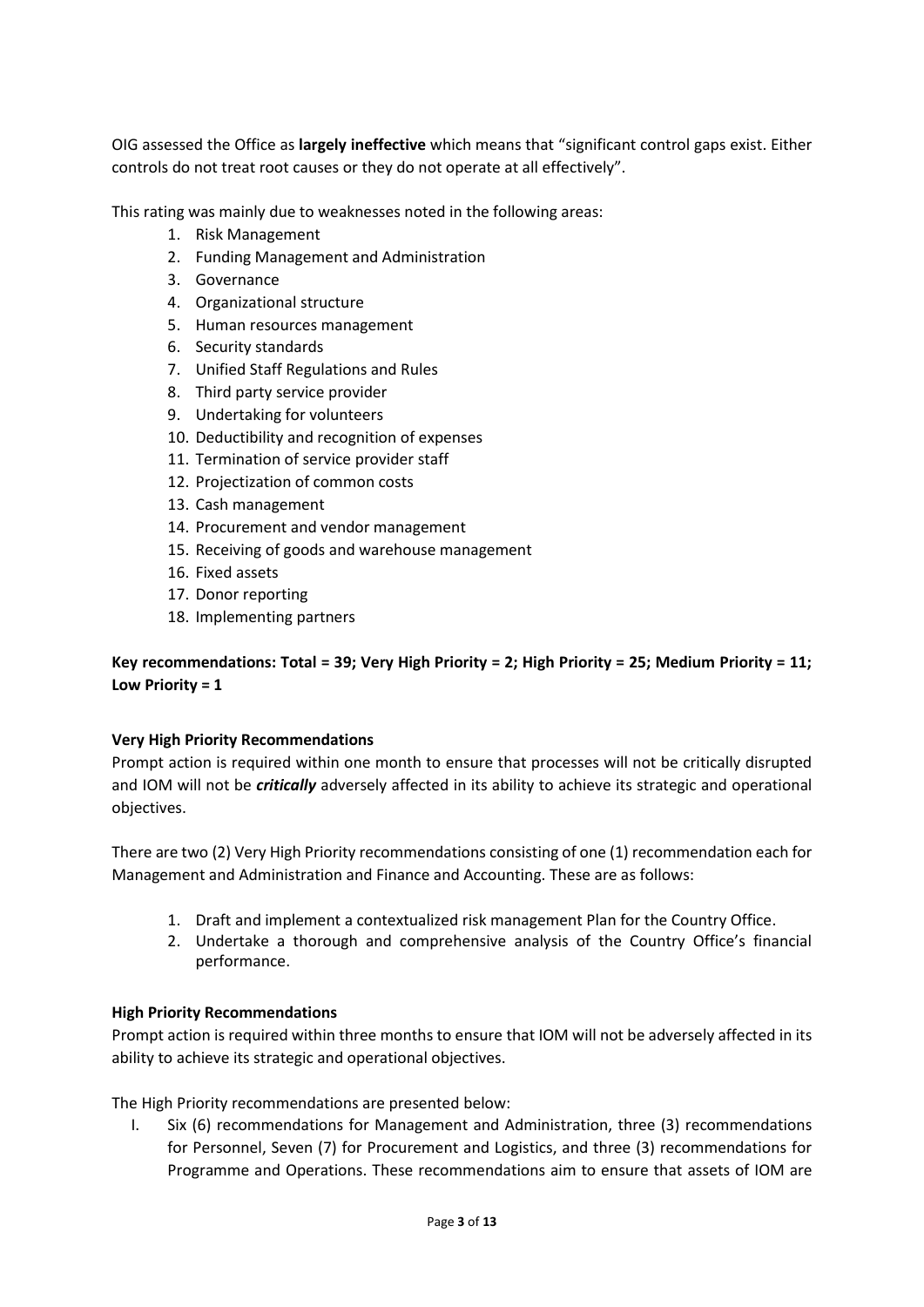properly safeguarded, its staff welfare is secured, and IOM operations are efficient and effective.

- 1. Improve governance for a well-functioning management, supervision, monitoring and implementation of the programmes.
- 2. Re-assess operating structure to evaluate optimal degree of decentralization necessary.
- 3. Analyze the basis, rationale, endorsement, duration, and conditions of exceptional entitlements.
- 4. Clarify and document the application of the Rest and Recuperation travel scheme, following IOM's regulations and rules.
- 5. Ensure that all the expenses concerning travel and applicable entitlements are properly supported, duly authorized, and disbursed in accordance with IOM rules and procedures.
- 6. Full compliance with the recommendations from the security risk management report.
- 7. Establish and implement country-specific staff rules governing the local staff conditions of service.
- 8. Assess the effectiveness of third-party providers providing personnel recruitment and administration services for the implementation of the projects.
- 9. Formalize the conditions governing the participation of volunteers in the implementation of the projects.
- 10. Ensure competitive pricing and transparency in the procurement process.
- 11. Strengthen controls over procurement conducted at the sub-offices.
- 12. Improve vendor management.
- 13. Strictly comply with IOM rules on when to use One-time vendor accounts.
- 14. Establish stronger controls over receipt of goods and consistently comply with good warehouse management procedures.
- 15. Perform periodic physical count of fixed assets.
- 16. Establish donor reporting register or tool to keep a timely track of donor reporting requirements.
- 17. Improve control over the distribution of non-food items to beneficiaries through Implementing Partners.
- 18. Develop procedures and tools to facilitate the tracking of non-food items throughout the different stages of the delivery-chain, and provide accurate information.
- II. Six (6) recommendations on Finance and Accounting are directed towards the enhancement of the reliability and integrity of the Country Office's financial and operational information.
	- 1. Full compliance with IOM's guidelines on allowable expenses.
	- 2. Charge costs to specific projects following IOM's guidelines for field offices.
	- 3. Develop a procedure to accurately calculate the provision for future obligation with the service provider for staff whose service or contract might terminate.
	- 4. Office costs not identifiable to specific projects should be allocated to projects based on IOM accounting procedures.
	- 5. Reassess existing cash administration with the objective of keeping cash balances to a minimum.
	- 6. Rationalize the number of bank accounts considering the current workload and exposures.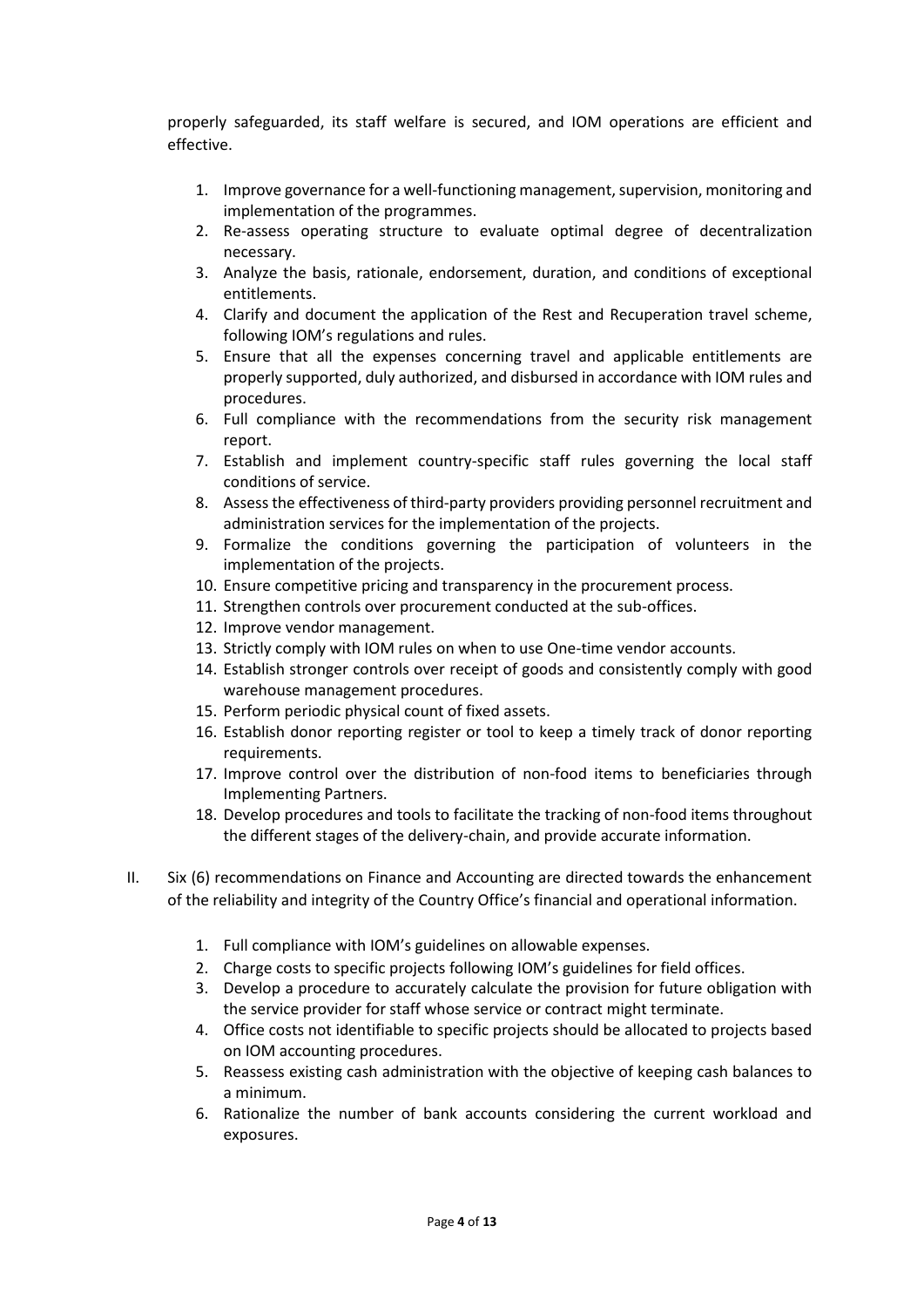Except in the areas of Management and Administration and Procurement and Logistics there remains another 11 Medium priority recommendations consisting of: Three (3) in Personnel; Six (6) in Finance and Accounting; One (1) in Contracting; and One (1) in Programme and Operations, which need to be addressed by the Country Office within one year to ensure that such weaknesses in controls will not moderately affect the Country Office's ability to achieve its entity or process objectives.

Low priority recommendations (not included in this Executive Summary) has been discussed directly with management and actions have been initiated to address them.

#### **Management comments and action plans**

Management accepted all 39 recommendations and is in the process of implementation. Comments and/or additional information provided have been incorporated in the report, where appropriate.

This report is intended solely for information and should not be used for any other purpose.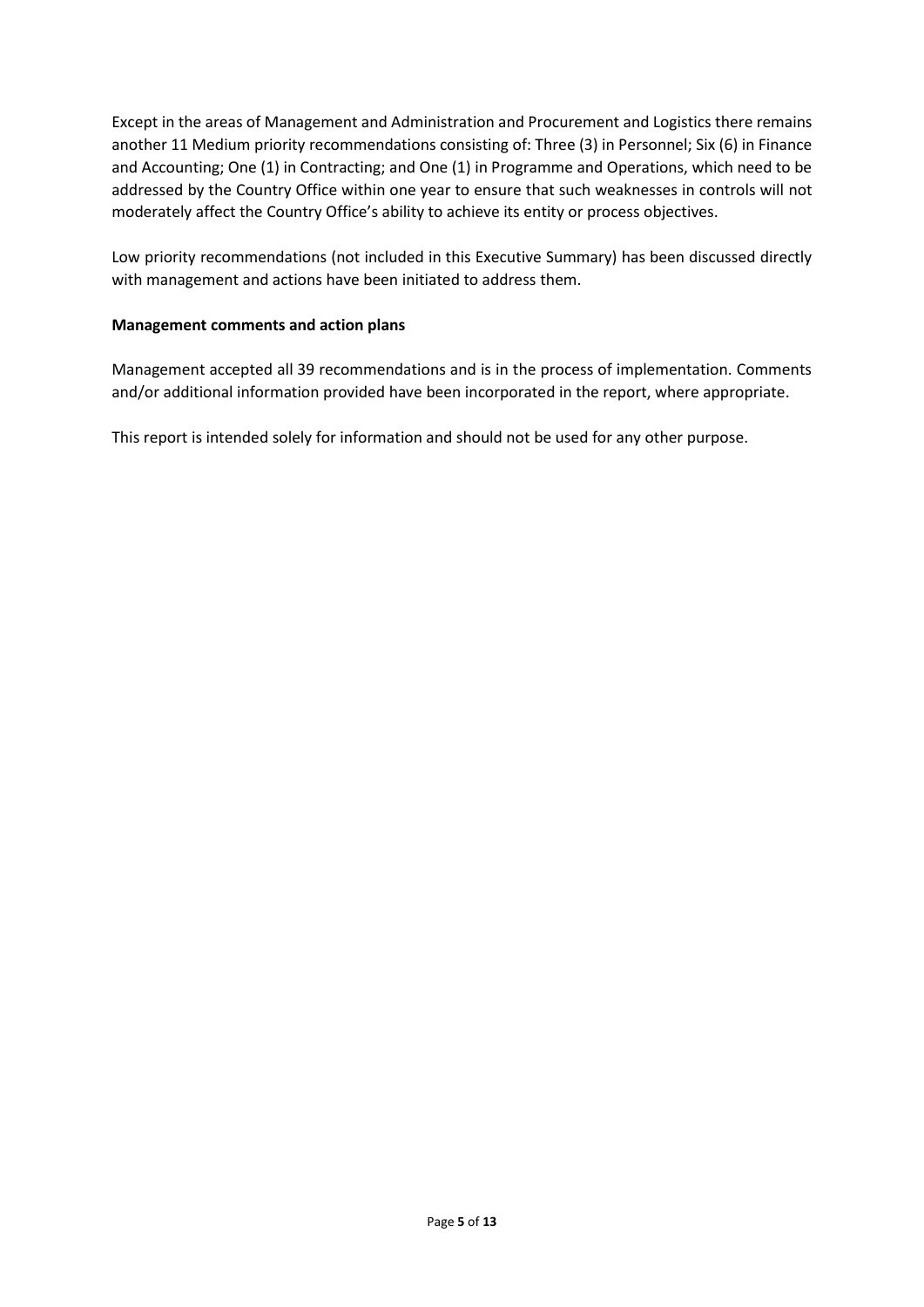## **International Organization for Migration Office of the Inspector General**

### **I. About the Office**

The Main Office is located in Sana'a, Yemen. As of 31 March 2017, the Office has 86 personnel categorized into: 12 officials, 69 staff and 5 non-staff. The office recorded the following expenses based on IOM financial records for the following periods:

- 2016 USD 29,909,893.37 representing 1.9% and 9.3% of IOM Total and Middle East, and North Africa Region, respectively.
- January 2017 to March 2017 USD 6,000,109.56 representing 1.6% and 7.2% of IOM Total and Middle East, and North Africa Region, respectively.

The Office has a total portfolio of 51 projects and total budget of USD 38,213,015. The Top two projects by type:

- 24 Projects for Internally Displaced Persons amounting to USD 27.3 million or 71.4% of the budget.
- 8 Projects on Migration Health Assistance for Crisis-Affected Populations amounting to USD 5.4 million or 14% of the budget.

#### **II. Scope of the Audit**

### **1. Objective of the Audit**

The internal audit was conducted in accordance with the Charter of the Office of the Inspector General and in general conformance with the *International Standards for the Professional Practice of Internal Auditing.* The focus of the audit was adherence to financial and administrative procedures in conformity with IOM's rules and regulations and the implementation of and compliance with its internal control system.

### **2. Scope and Methodology**

In compliance with Internal Audit standards, attention was paid to the assessment of risk exposure and the risk management of the Country Office activities in order to ensure that these are well understood and controlled by the local management and staff. Recommendations made during the internal audit fieldwork and in the report aim to equip the local management and staff to review, evaluate and improve their own internal control and risk management systems.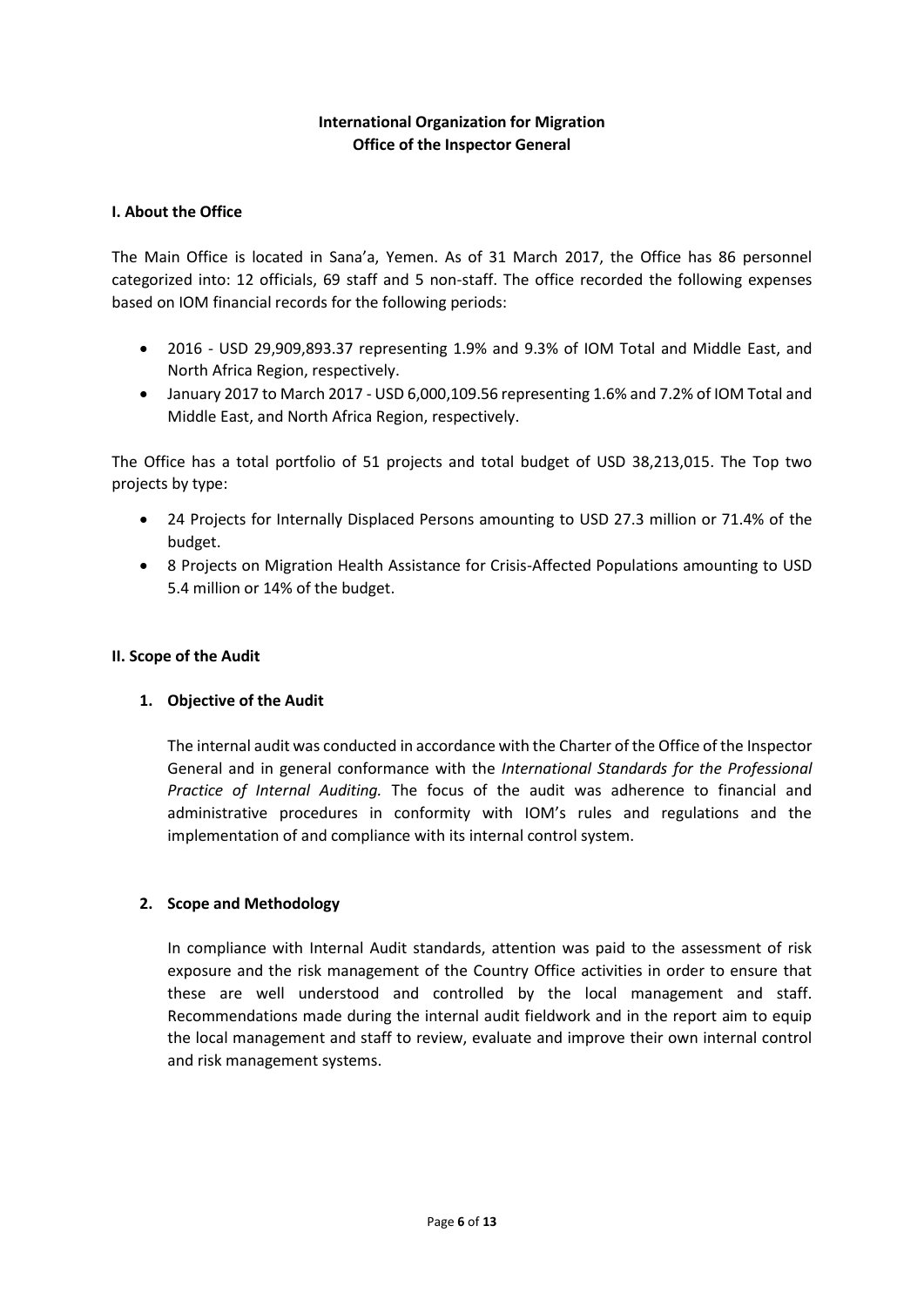#### **III. Audit Conclusions**

#### 1. Overall Audit Rating

OIG assessed the Office as **largely ineffective** which means that "significant control gaps exist. Either controls do not treat root causes or they do not operate at all effectively".

#### **IV. Key Findings and Very High and High Priority Recommendations**

- I. Very High Priority Recommendations
	- 1. Risk Management

There was no formal country office-specific risk assessment and risk management plan prepared to identify uncertainties and threats that may impact the Country Office's operations.

Very High Priority Recommendation:

o Draft and implement a sound risk management plan for the Country Office.

*Management agreed with the recommendations and is implementing them.* 

2. Funding requirements

There is no assurance that all costs or expenses of the Country Office are accurately budgeted and charged to the ongoing/prospective projects, some of which have resulted to financial deficits.

Very High Priority Recommendation:

o Undertake a thorough and comprehensive analysis of the Country Office's financial performance.

*Management agreed with the recommendations and is implementing them.* 

- II. High Priority Recommendations
	- 1. Governance

There were noted weaknesses in governance of the Country Office that might adversely impact the supervision of ongoing programmes, and compromise the smooth coordination with other agencies or with the local authorities.

High Priority Recommendations:

o Improve governance for a well-functioning management, supervision, monitoring, and implementation of the programmes.

*Management agreed with the recommendations and is implementing them.*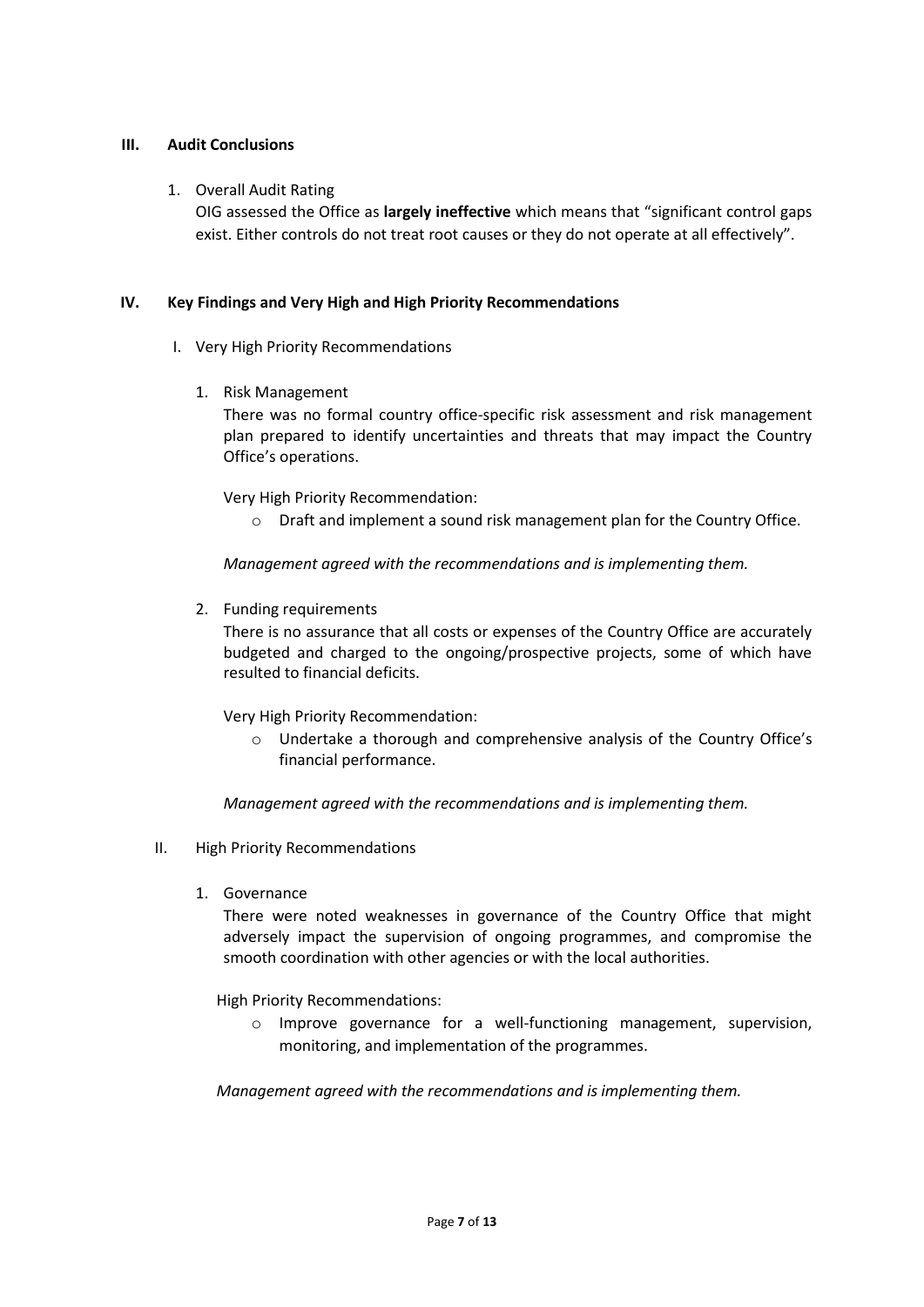2. Organizational Structure

The Country Office recently moved to a more decentralized structure without conducting a formal risk assessment exercise prior to the establishment of this decentralized scheme.

High Priority Recommendation:

o Re-assess operating structure to evaluate optimal degree of decentralization necessary.

*Management agreed with the recommendations and is implementing them.*

- 3. Human Resources Management
	- $\circ$  There were no formal documents to support the application of special entitlements granted to international staff nor was there a review of Travel Expense Claim payments made to them.
	- $\circ$  There were also expenses that had been paid as part of the Rest and Recuperation scheme whose nature and eligibility needs to be clarified.
	- $\circ$  There were Travel Expense Claims paid without the necessary supporting documents or detailed justification that do not comply with IOM rules and procedures.

High Priority Recommendations:

- $\circ$  Analyze the basis, rationale, endorsement, duration and conditions of exceptionally high staff advances.
- o Clarify the concepts and type of expenses to be covered under the Rest and Recuperation travel scheme, following IOM's regulations and rules.
- $\circ$  Ensure that all the travel and expenses are properly supported, duly authorized and disbursed in accordance with IOM rules and procedures.

*Management agreed with the recommendations and is implementing them.*

4. Security Standards

The Country Office is partially compliant with the country-specific security requirements, the international Field Security Officer position has been vacant for a while.

High Priority Recommendation:

o Full compliance with the recommendations from the Security risk management report.

*Management agreed with the recommendations and is implementing them.*

5. Unified Staff Regulations and Rules Country-specific staff rules have not been developed and the Unified Staff Regulations and Rules for all local staff in Yemen have not been implemented.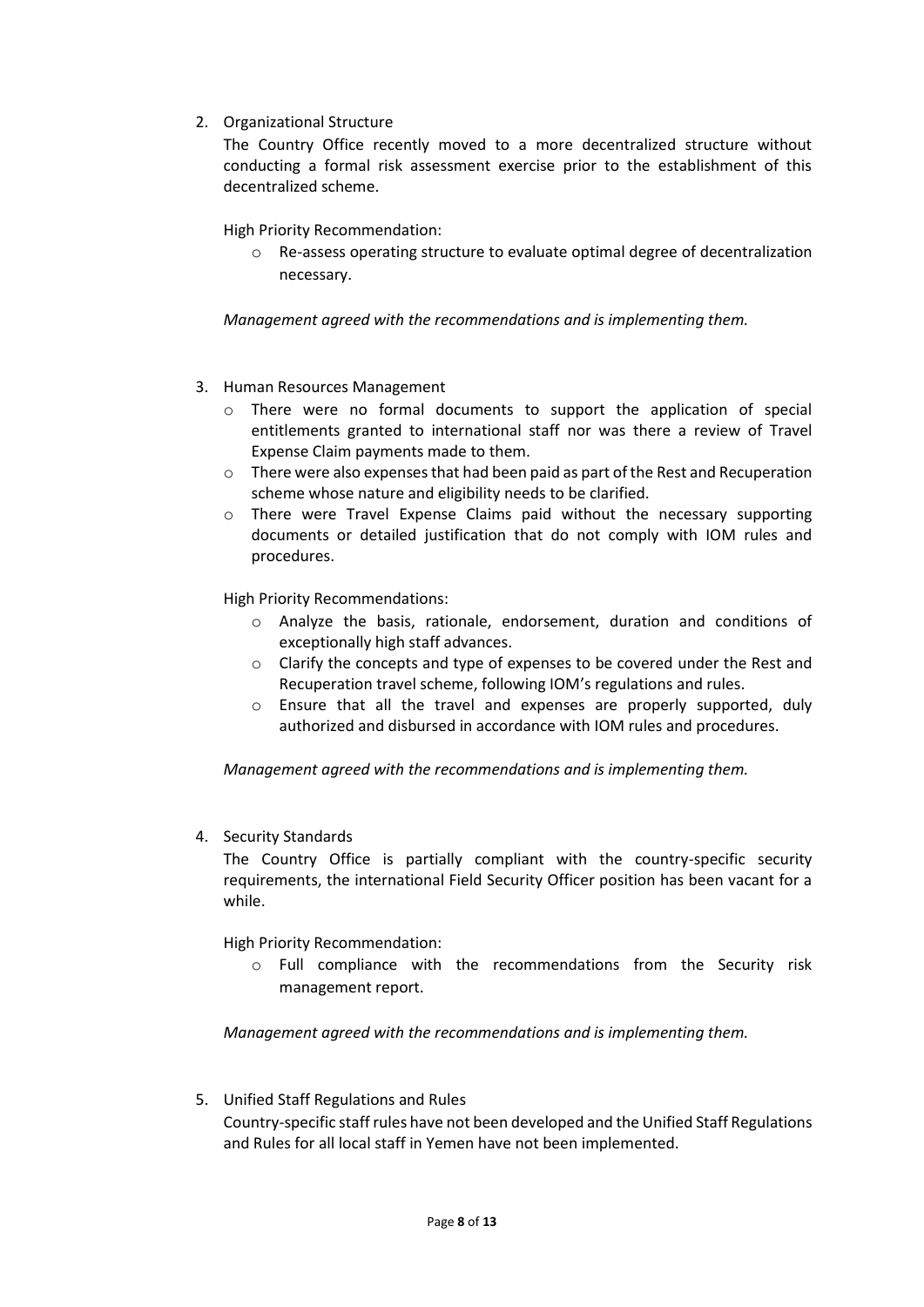High Priority Recommendation:

o Establish and implement country-specific staff regulations and rules governing the local staff conditions of service.

*Management agreed with the recommendations and is implementing them.*

6. Third party service provider

The quality of services received from the third-party service provider for the provision of personnel and human resources administration had been proven to be insufficient and its administration challenging.

High Priority Recommendation:

o Assess the effectiveness of third-party service providers for personnel recruitment and administration for the implementation of the projects.

*Management agreed with the recommendations and is implementing them.*

7. Undertaking for volunteers There is no concrete or specific instruction governing the undertaking for volunteers.

High Priority Recommendation:

o Formalize the conditions governing the participation of volunteers in the implementation of the projects.

*Management agreed with the recommendations and is implementing them.*

- 8. Deductibility and recognition of expenses
	- o There were expenses paid that were not compliant with donor's agreements or allowable under IOM's regulations and rules.
	- o There were also delays in the recognition of some expenses.

High Priority Recommendation:

- o Full compliance with IOM guidelines on allowable expenses.
- $\circ$  Charge costs to specific projects following IOM's guidelines for field offices.

*Management agreed with the recommendations and is implementing them.*

9. Termination of Service Provider Staff

There is no formal procedure developed on how to compute the provision for the termination gratuity of staff belonging to service providers and the corresponding recording in the books of account.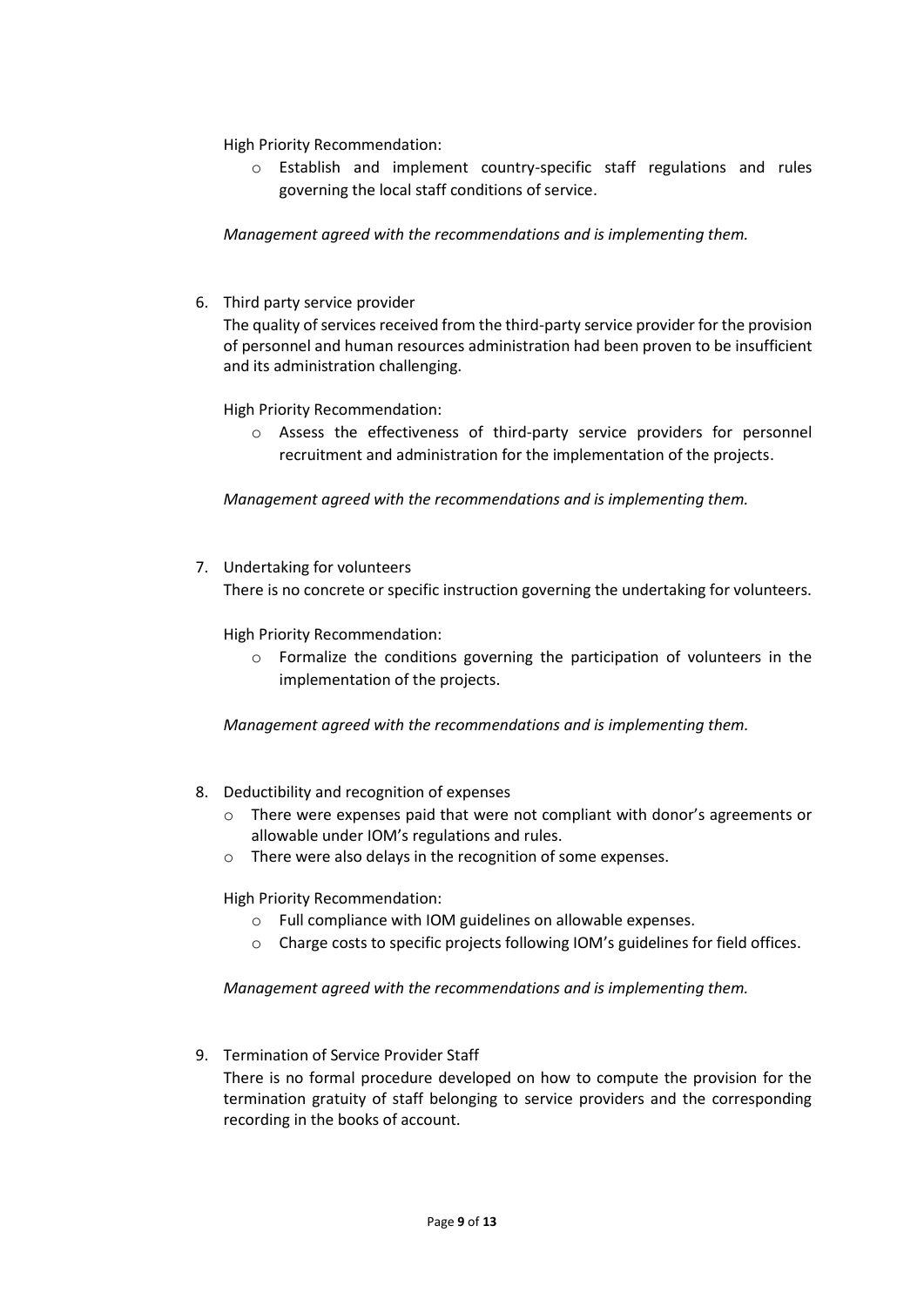High Priority Recommendation:

o Develop a procedure to accurately calculate the provision for future obligation with the third-party contractor for the service provider's staff whose service or contract might terminate.

*Management agreed with the recommendations and is implementing them.*

10. Projectization of common costs

Common costs are distributed on an ad hoc basis without clarity on how these costs were originally budgeted.

High Priority Recommendation:

o Office costs not identifiable to specific projects should be allocated to projects based on IOM accounting procedures.

*Management agreed with the recommendations and is implementing them.*

- 11. Cash management
	- $\circ$  Total Cash Balance is higher than the recommended level. In addition, there were no formal approval sought for balances above the authorized limits.
	- o The Country Office maintains high bank balances resulting in a high-risk exposure in the current context of ongoing armed conflict and civil unrest.

High Priority Recommendation:

- o Re-assess existing cash administration with the objective of keeping cash balances to a minimum.
- $\circ$  Rationalize the number of bank accounts considering the current workload and exposures.

*Management agreed with the recommendations and is implementing them.*

- 12. Procurement and Vendor Management
	- o There were several inconsistencies in the procurement process.
	- o Procurement in the sub-offices was not consistent with IOM's regulations and rules.
	- o Insufficient and inadequate maintenance of vendors' relevant information.
	- o Excessive use of the option of One-time vendor which means that the supplier is not identifiable.

High Priority Recommendation:

- o Ensure the use of competitive pricing and transparency in the procurement process.
- o Strengthen controls over procurement conducted at the sub-offices.
- o Improve vendor management.
- o Strictly comply with IOM rules on when to use One-time vendor accounts.

*Management agreed with the recommendations and is implementing them.*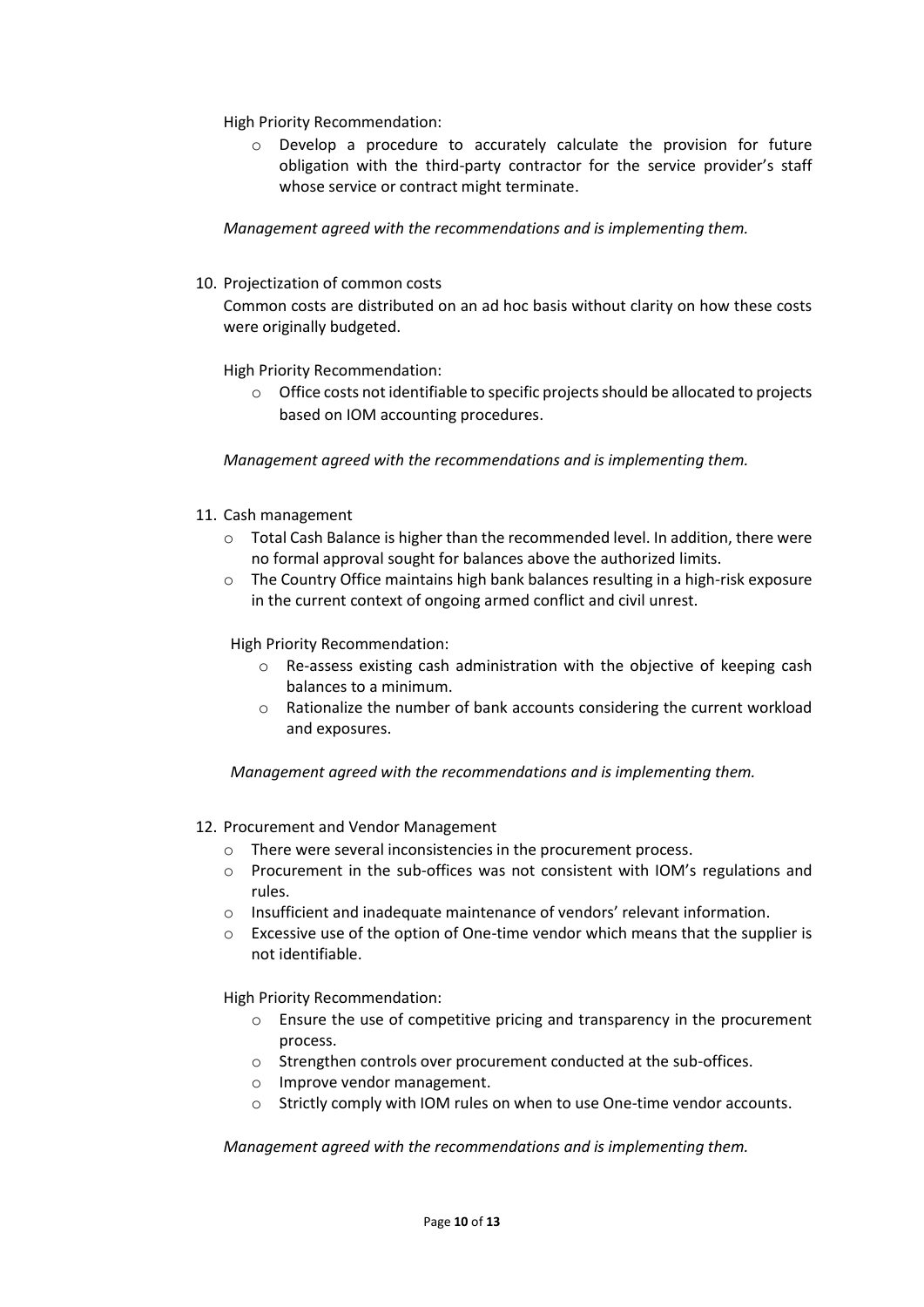- 13. Receiving of goods and warehouse management
	- o There were several gaps in the preparation of Goods Receipt Note attached to some transactions.
	- o There were several deficiencies in the management of the six warehouses located in three different locations.

High Priority Recommendation:

- o Establish stronger controls over receipt of goods.
- o Consistently comply with good warehouse management procedures.

*Management agreed with the recommendations and is implementing them.*

14. Fixed Assets

The list of fixed assets was outdated and there was no physical count conducted in the sub-offices.

High Priority Recommendation:

o Perform periodic physical count of fixed assets.

*Management agreed with the recommendations and is implementing them.*

15. Donor reporting

There is no systematic control to track donor reporting. Instead, compliance with the donor reporting schedule is done for each project separately, and not on a regular or periodic basis.

High Priority Recommendation:

o Establish donor reporting register or tool to keep a timely track of and comply with donor reporting requirements.

*Management agreed with the recommendations and is implementing them.*

- 16. Implementing partners
	- o There were noted deficiencies in the distribution of non-food items through implementing partners.
	- o There is no internal procedure or tracking mechanism to ensure non-food items were properly procured, delivered and distributed to beneficiaries.

High Priority Recommendation:

- o Improve control over the distribution of non-food items to beneficiaries through Implementing Partners.
- o Develop procedures and tools to facilitate the tracking of non-food items throughout the different stages of the delivery-chain, and provide accurate information.

*Management agreed with the recommendations and is implementing them.*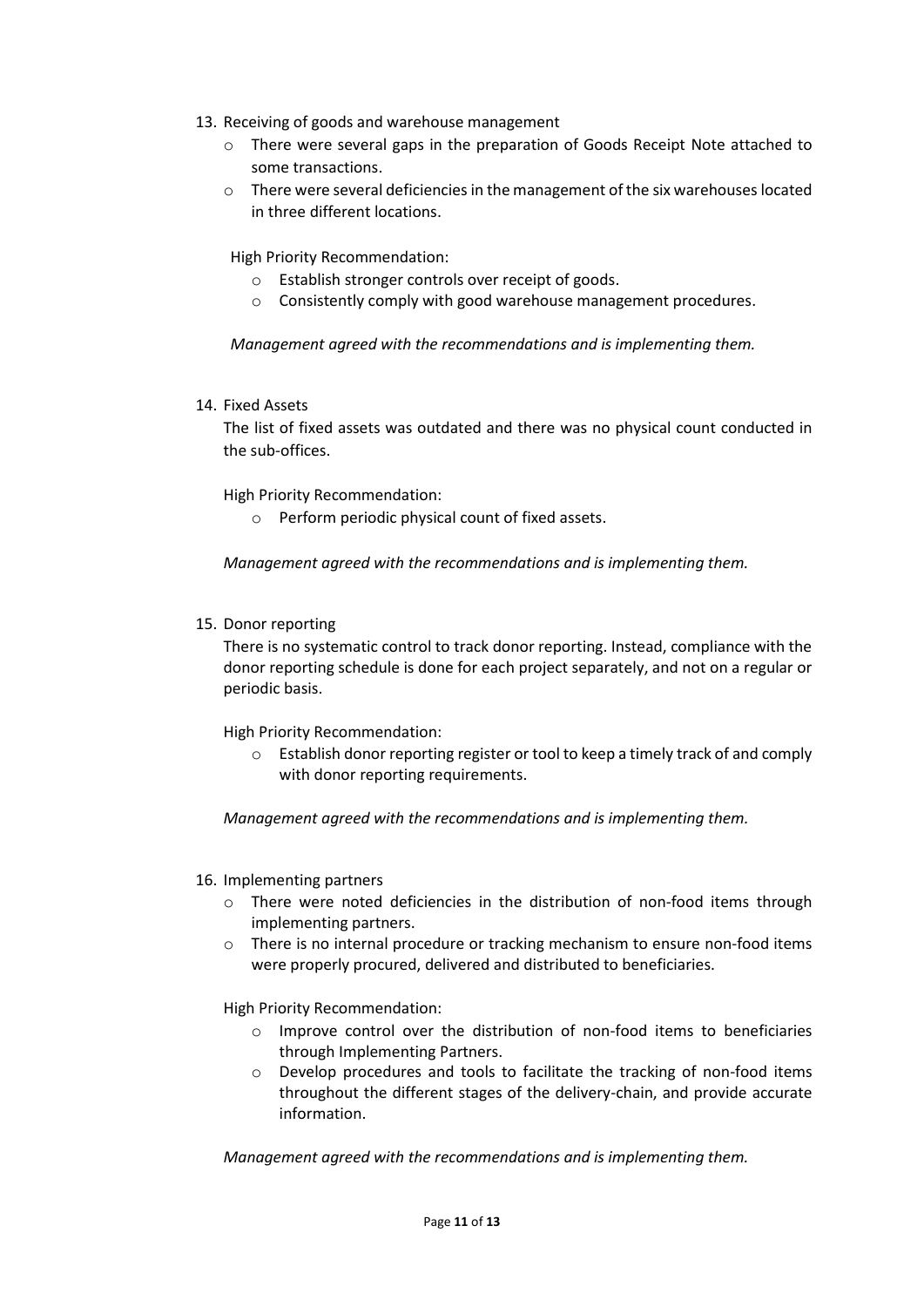#### **ANNEXES**

## **Definitions**

The overall adequacy of the internal controls, governance and management processes, based on the number of audit findings and their risk levels:

| <b>Descriptor</b>                           | Guide                                                                                                                                                                                                                                                                                                                      |  |
|---------------------------------------------|----------------------------------------------------------------------------------------------------------------------------------------------------------------------------------------------------------------------------------------------------------------------------------------------------------------------------|--|
| <b>Fully effective</b>                      | Nothing more to be done except review and monitor the existing<br>controls. Controls are well designed for the risk, address the root<br>causes and Management believes that they are effective and<br>reliable at all times.                                                                                              |  |
| Substantially<br>effective                  | Most controls are designed correctly and are in place and<br>effective. Some more work to be done to improve operating<br>effectiveness or Management has doubts about operational<br>effectiveness and reliability.                                                                                                       |  |
| <b>Partially effective</b>                  | While the design of controls may be largely correct in that they<br>treat most of the root causes of the risk, they are not currently<br>very effective. Or, some of the controls do not seem correctly<br>designed in that they do not treat root causes, those that are<br>correctly designed are operating effectively. |  |
| Largely ineffective                         | Significant control gaps. Either controls do not treat root causes<br>or they do not operate at all effectively.                                                                                                                                                                                                           |  |
| <b>None</b><br>totally<br>or<br>ineffective | Virtually no credible controls. Management has no confidence<br>that any degree of control is being achieved due to poor control<br>design and/or very limited operational effectiveness.                                                                                                                                  |  |